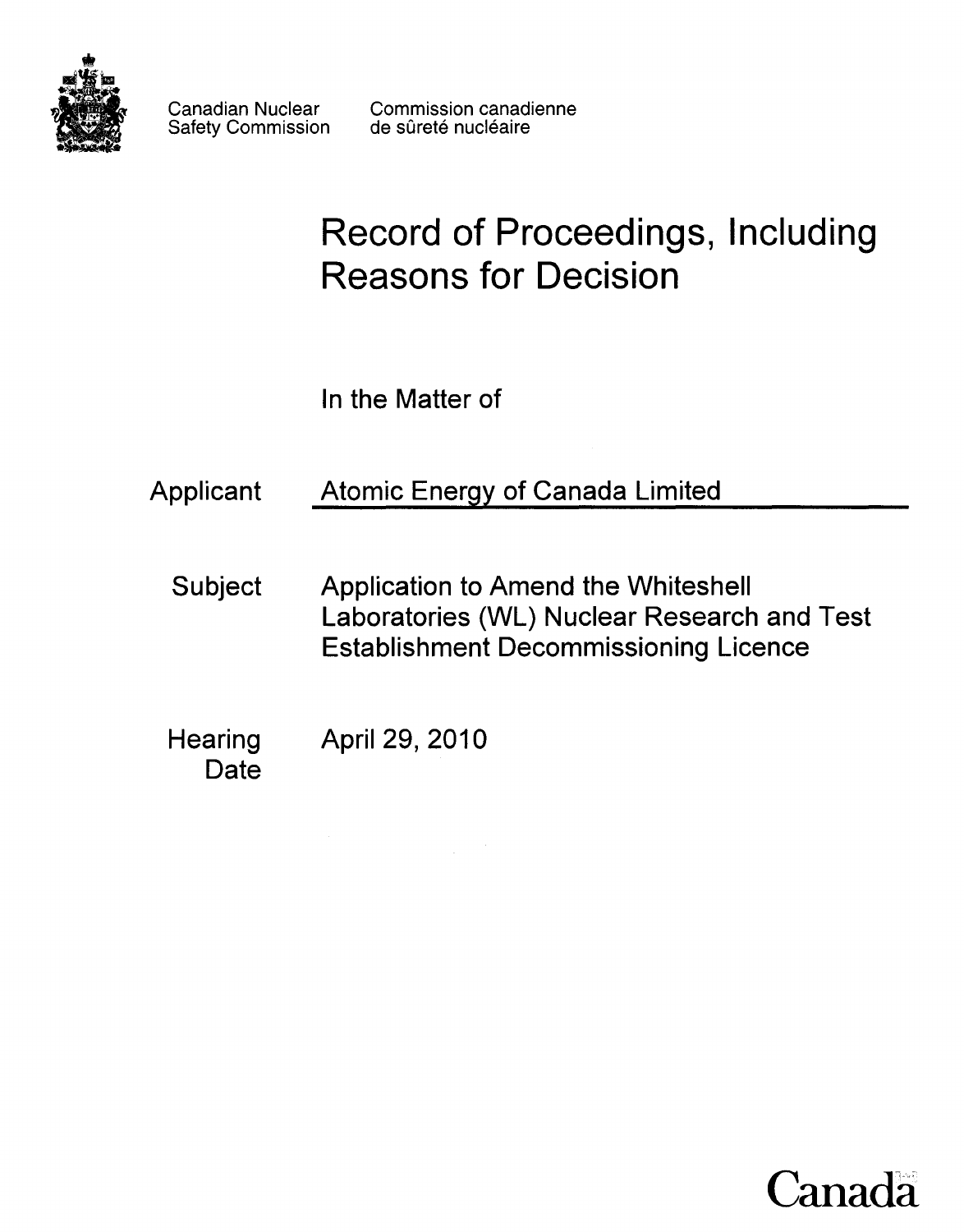# **RECORD OF PROCEEDINGS**

| Applicant:                                | Atomic Energy of Canada Limited                                                                                             |  |  |
|-------------------------------------------|-----------------------------------------------------------------------------------------------------------------------------|--|--|
| Address/Location:                         | Atomic Energy of Canada Limited, Chalk River Laboratories<br>Chalk River, Ontario K0J 1J0                                   |  |  |
| Purpose:                                  | Application to Amend the Whiteshell Laboratories (WL)<br>Nuclear Research and Test Establishment Decommissioning<br>Licence |  |  |
| Application received:                     | February 22, 2010                                                                                                           |  |  |
| Date of hearing:                          | April 29, 2010                                                                                                              |  |  |
| Location:                                 | Canadian Nuclear Safety Commission (CNSC) 280 Slater St.,<br>Ottawa, Ontario                                                |  |  |
| Members present:                          | M. Binder, Chair                                                                                                            |  |  |
| Secretary:<br><b>Recording Secretary:</b> | K. McGee<br>P. Reinhardt/Sophie Gingras                                                                                     |  |  |

 **Licence:** Amended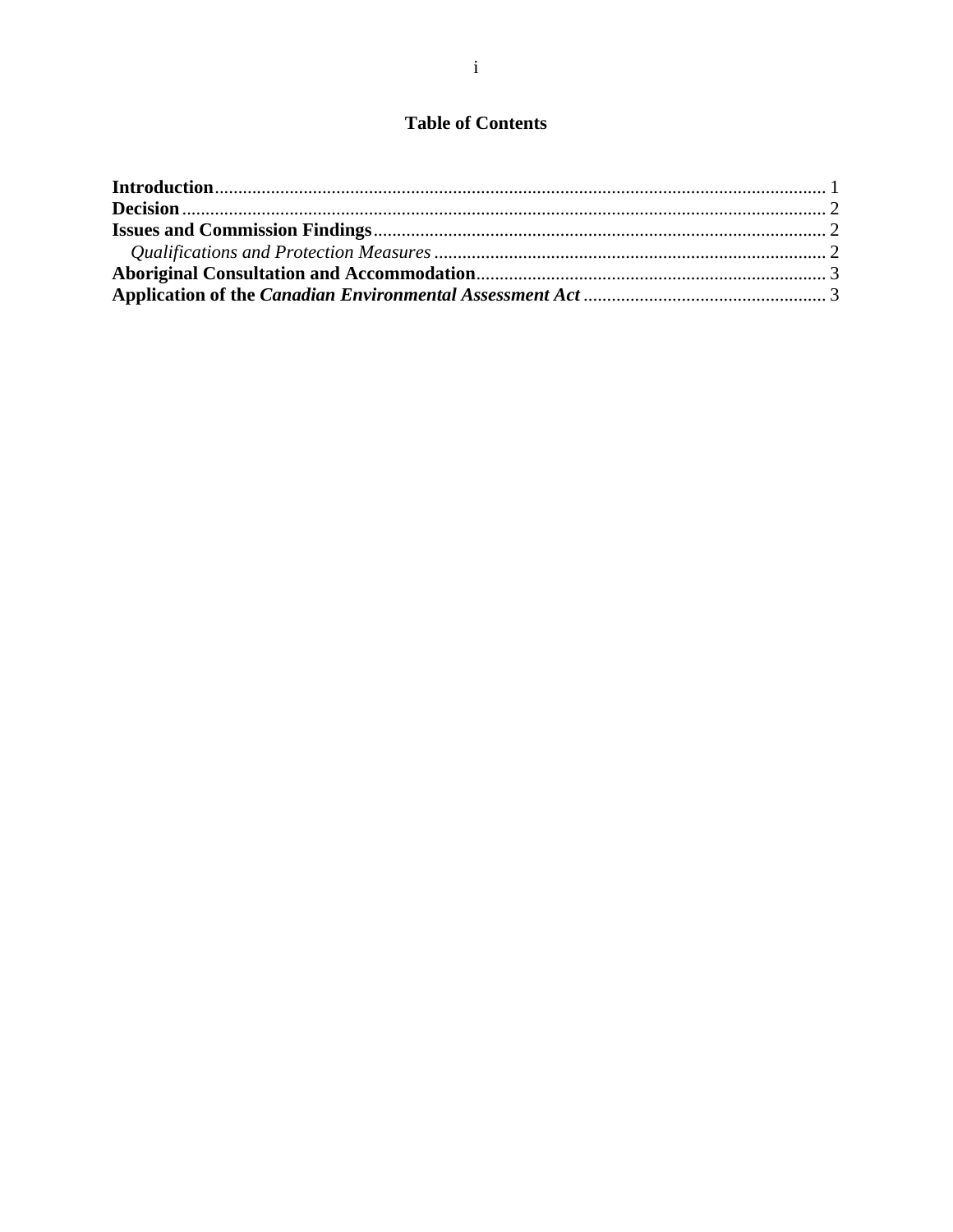### **Introduction**

- <span id="page-3-0"></span>1. Atomic Energy of Canada Limited (AECL) has applied to the Canadian Nuclear Safety Commission<sup>[1](#page-3-1)</sup> (CNSC) for an amendment to the Whiteshell Laboratories (WL) Nuclear Research and Test Establishment Decommissioning Licence. WL are located in Northern Manitoba. The current licence, NRTEDL-08.00/2018, expires on December 31, 2018.
- 2. AECL requested to change the submission dates for the Environmental Assessment Follow-up Report, the Annual Safety Report and the Environmental Monitoring Report. AECL wants to align the submission dates for the reports with the dates proposed for the latest amendment of the Chalk River Laboratories (CRL) Operating Licence, as many of the same AECL personnel are involved in the compilation of the reports associated with both licences.
- 3. AECL also requested to correct two errors in the appendices of the licence. The first is a revision update to a document in Appendix A. The second is a correction to the status of a building listed in Appendix E.

### Issue

- 4. In considering the application, the Commission was required to decide, pursuant to subsection [2](#page-3-2)4(4) of the *Nuclear Safety and Control Act*<sup>2</sup> (NSCA):
	- a) if AECL is qualified to carry on the activity that the amended licences would authorize; and
	- b) if in carrying on that activity, AECL would make adequate provision for the protection of the environment, the health and safety of persons and the maintenance of national security and measures required to implement international obligations to which Canada has agreed.

## Hearing

 $\overline{a}$ 

5. The Commission, in making its decision, considered information presented for a hearing held on April 29, 2010 in Ottawa, Ontario. During the hearing, the Commission considered written submissions from CNSC staff (CMD 10-H109) and AECL (CMD 10-H109.1).

<span id="page-3-1"></span><sup>&</sup>lt;sup>1</sup> The *Canadian Nuclear Safety Commission* is referred to as the "CNSC" when referring to the organization and its staff in general, and as the "Commission" when referring to the tribunal component.

<span id="page-3-2"></span><sup>2</sup> Statutes of Canada, S.C. 1997, c. 9.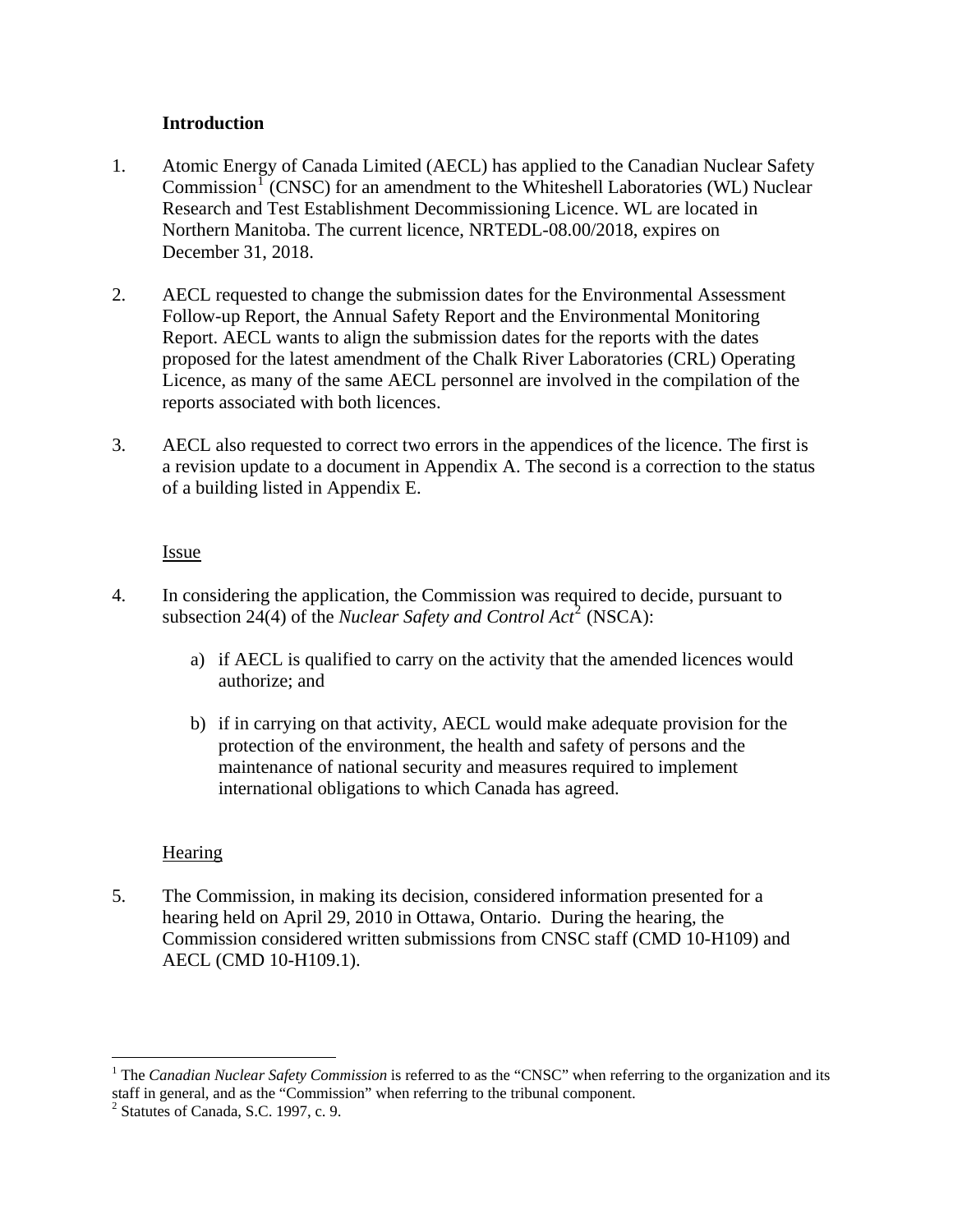#### **Decision**

<span id="page-4-0"></span>6. Based on its consideration of the matter, as described in more detail in the following sections of this *Record of Proceedings*, the Commission concludes that AECL has met the conditions of subsection 24(4) of the NSCA. Therefore,

the Commission, pursuant to section 24 of the *Nuclear Safety and Control Act*, amends the Whiteshell Laboratories (WL) Nuclear Research and Test Establishment Decommissioning Licence, NRTEDL-08.00/2018, issued to Atomic Energy of Canada Limited for the Whiteshell Laboratories located in Northern Manitoba. The amended licence, NRTEDL-08.01/2018, remains valid until December 31, 2018.

7. The Commission includes in the licence the conditions as recommended by CNSC staff in CMD 10-H109.

### **Issues and Commission Findings**

#### *Qualifications and Protection Measures*

- 8. AECL has requested a licence amendment to change the submission dates in licence conditions 6.5, 9.3 and 9.4 as follows:
	- Licence condition 6.5, replace "April 30" to "June 30";
	- Licence condition 9.3, replace "March 31" to "April 30"; and
	- Licence condition 9.4, replace "April 30" to "June 30".

These licence conditions relate to the Environmental Assessment Follow-up Report, the Annual Safety Report and the Environmental Monitoring Report. AECL requested the date changes to improve the quality of the reports and for consistency in dates with similar reports on CRL's environmental protection program. CNSC staff has assessed the change in dates and considers these changes to be administrative in nature.

- 9. AECL has also requested to replace, in Appendix A, the item 3 "Whiteshell Laboratories Emergency Plan, AECL Document No. RC-2000-060-500, Revision 5, 2002 January" with the most recent document: "Whiteshell Laboratories Emergency Plan WL-508000-PLA-001, Revision 0, 2003 December". The change reflects the current document used at the facility.
- 10. Finally, AECL has requested to remove, in Appendix E, the strikethrough applied to "Drill Site Office" and "515", such that the item is not struck through. AECL stated that the reason behind that change is that strikethrough text denotes buildings that have been decommissioned and removed. As the building is not decommissioned, this